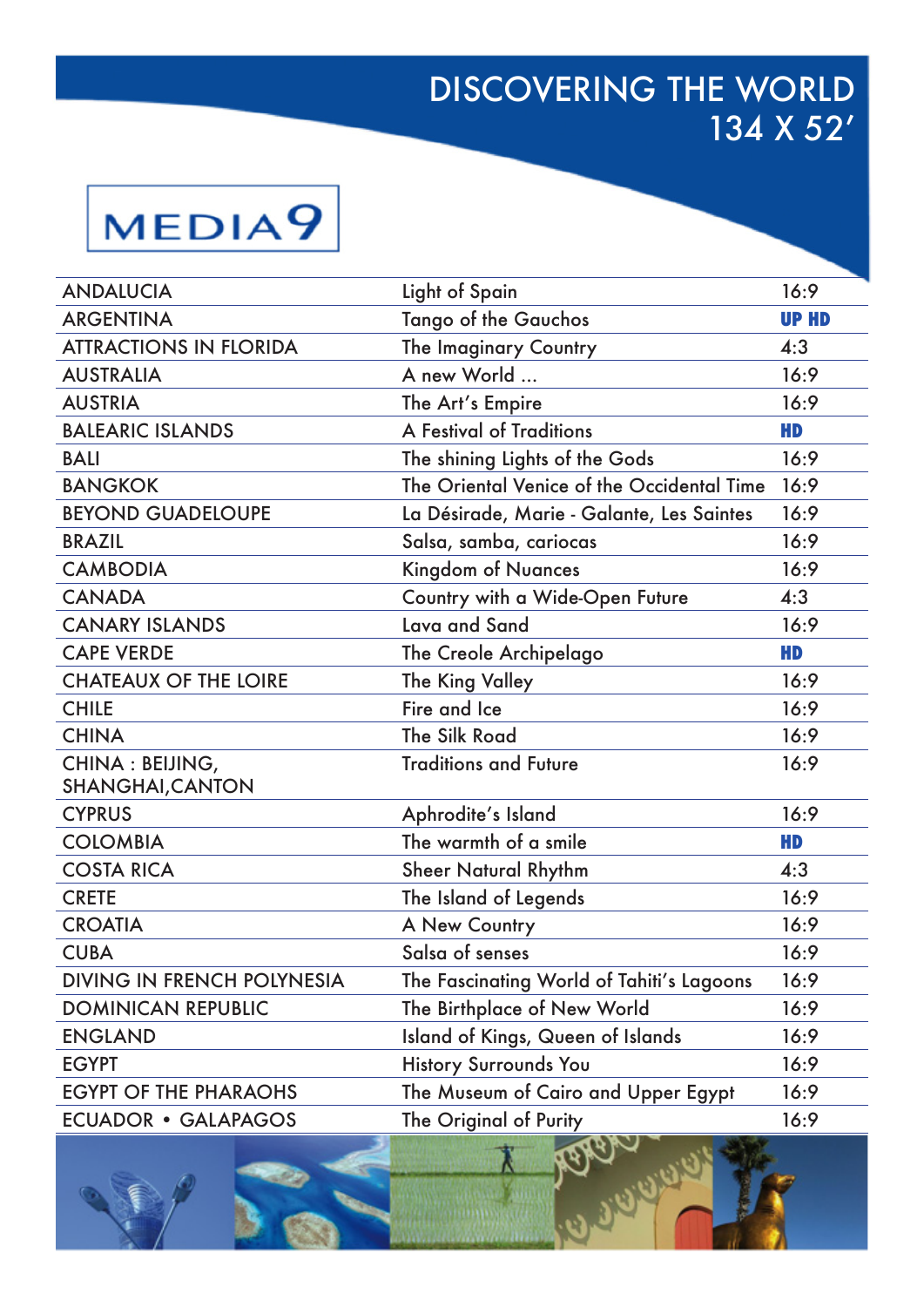

| <b>FINLAND</b>                        | The country of the Midnight Sun                          | <b>UP HD</b> |
|---------------------------------------|----------------------------------------------------------|--------------|
| <b>FLORIDA</b>                        | And the Reality Became Dream                             | 16:9         |
| <b>FRANCE OVERSEAS</b>                | <b>Far Flung</b>                                         | 16:9         |
| <b>FRENCH ANTILLES</b>                | Guadeloupe, Martinique                                   | 16:9         |
| <b>FRENCH GUIANA</b>                  | <b>Natural Space</b>                                     | 16:9         |
| FRENCH ISLANDS OF PACIFIC AREA        | The Lagoons of the End of the World                      | 16:9         |
| <b>GREATER ANTILLES</b>               | Dominican Republic, Haiti, Jamaica,<br>Puerto Rico, Cuba | 16:9         |
| <b>GREECE, ATHENS AND THE ISLANDS</b> | To the Rhythm of Bouzoukis                               | HD           |
| <b>GUADELOUPE</b>                     | <b>Island of Many Delights</b>                           | 16:9         |
| <b>GUATEMALA</b>                      | Treasures of the Maya people                             | 16:9         |
| <b>HONG KONG</b>                      | <b>Star of China</b>                                     | HD           |
| <b>IBIZA • FORMENTERA</b>             | A Feast of Senses                                        | HD           |
| <b>IRELAND</b>                        | The Emerald Island                                       | 16:9         |
| <b>ICELAND</b>                        | Ice Lights                                               | <b>UP HD</b> |
| <b>INDIAN OCEAN</b>                   |                                                          | 16:9         |
| <b>ISRAËL</b>                         | Israel, The Future Dream                                 | HD           |
| <b>ISTANBUL</b>                       | <b>Byzantium</b> for ever                                | HD           |
| <b>JAPAN</b>                          | Zen                                                      | HD           |
| <b>JERUSALEM</b>                      | City of passions                                         | HD           |
| <b>JORDAN</b>                         | <b>Memory of Middle East</b>                             | 16:9         |
| <b>KENYA</b>                          | The Big Safari                                           | 16:9         |
| <b>LAOS</b>                           | The Country of Refinement                                | 16:9         |
| <b>LAS VEGAS</b>                      | The Mirage out West                                      | HD           |
| <b>LEBANON</b>                        | A living treasure                                        | HD           |
| <b>LONDON</b>                         | Mirror of the World                                      | HD           |
| <b>LOS ANGELES</b>                    | <b>Star City</b>                                         | 16:9         |
| <b>LOUISIANA</b>                      | Bayous & blues                                           | 16:9         |
| <b>MADAGASCAR</b>                     | Nature preserved                                         | HD           |
| <b>MAINLAND GREECE</b>                | The Road to Olympus                                      | 16:9         |

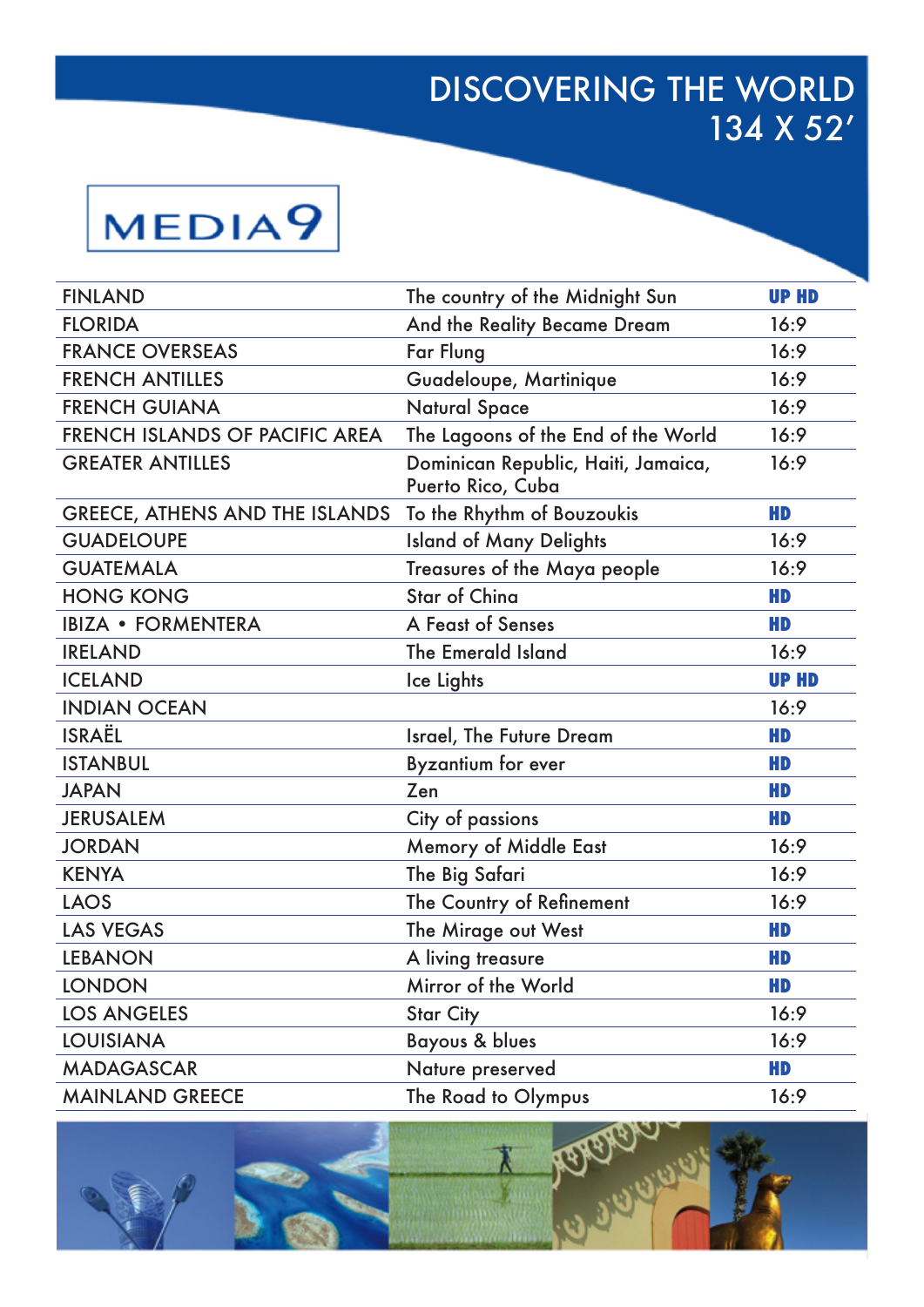

| <b>MALLORCA</b>                                                                    | Sunshine and the Arts                                               | HD         |
|------------------------------------------------------------------------------------|---------------------------------------------------------------------|------------|
| <b>MALAYSIA</b>                                                                    | The Reserved Side of Asia                                           | HD         |
| <b>MALDIVES ISLANDS</b>                                                            | <b>Hotheaded America</b>                                            | 4:3        |
| <b>MALTA</b>                                                                       | <b>Roc History</b>                                                  | 16:9       |
| <b>MANHATTAN</b>                                                                   | Full of Life, Larger than Life                                      | 16:9       |
| <b>MASSACHUSETTS</b>                                                               | <b>Calm but Historic</b>                                            | 16:9       |
| <b>MAYOTTE</b>                                                                     | The Island in the Lagoon                                            | HD         |
| <b>MEXICO</b>                                                                      | A Treasure of Cultures                                              | 4:3        |
| <b>MENORCA</b>                                                                     | The Riders of San Juan                                              | HD         |
| <b>MONT SAINT-MICHEL AND ITS BAY</b>                                               | The Marvel of Mont Saint-Michel                                     | 16:9       |
| <b>MOROCCO</b>                                                                     | From the Sea to the Sahara                                          | 16:9       |
| <b>NAMIBIA</b>                                                                     | The Original Adventure                                              | HD         |
| NATIONAL PARKS OF THE FAR WEST From Yellowstone to Canyonlands<br>VOL <sub>1</sub> |                                                                     | 16:9       |
| VOL <sub>2</sub>                                                                   | NATIONAL PARKS OF THE FAR WEST From Monument Valley to Grand Canyon | 16:9       |
| NEW YORK (1)                                                                       | Liberty, diversity, creativity                                      | HD         |
| NEW YORK (2)                                                                       |                                                                     | HD         |
| <b>NEW YORK CITY</b>                                                               | Manhattan, Bronx, Queens, Brooklyn,<br><b>Staten Island</b>         | 16:9       |
| <b>NICARAGUA</b>                                                                   | Unspoiled                                                           | 16:9       |
| <b>NORTH BRITTANY</b>                                                              | A Wealth of Traditions                                              | HD         |
| <b>NORTH CORSICA</b>                                                               | <b>Playing with Seduction</b>                                       | 16:9       |
| <b>NORTHERN CYCLADES</b>                                                           | Blue, White, Blue                                                   | HD         |
| <b>NORTHERN INDIA</b>                                                              | <b>Empire of senses</b>                                             | 16:9       |
| <b>NORWAY</b>                                                                      | <b>Between Sea and Mountains</b>                                    | 16:9       |
| NORWEGIAN LAPLAND                                                                  | The Enchantment of Song                                             | HD         |
| <b>NEW CALEDONIA</b>                                                               | The Red and the Blue                                                | HD         |
| <b>NEW ZEALAND</b>                                                                 | Culture shaped by nature<br>prod. Doc Resources                     | HD         |
|                                                                                    |                                                                     | <b>TER</b> |

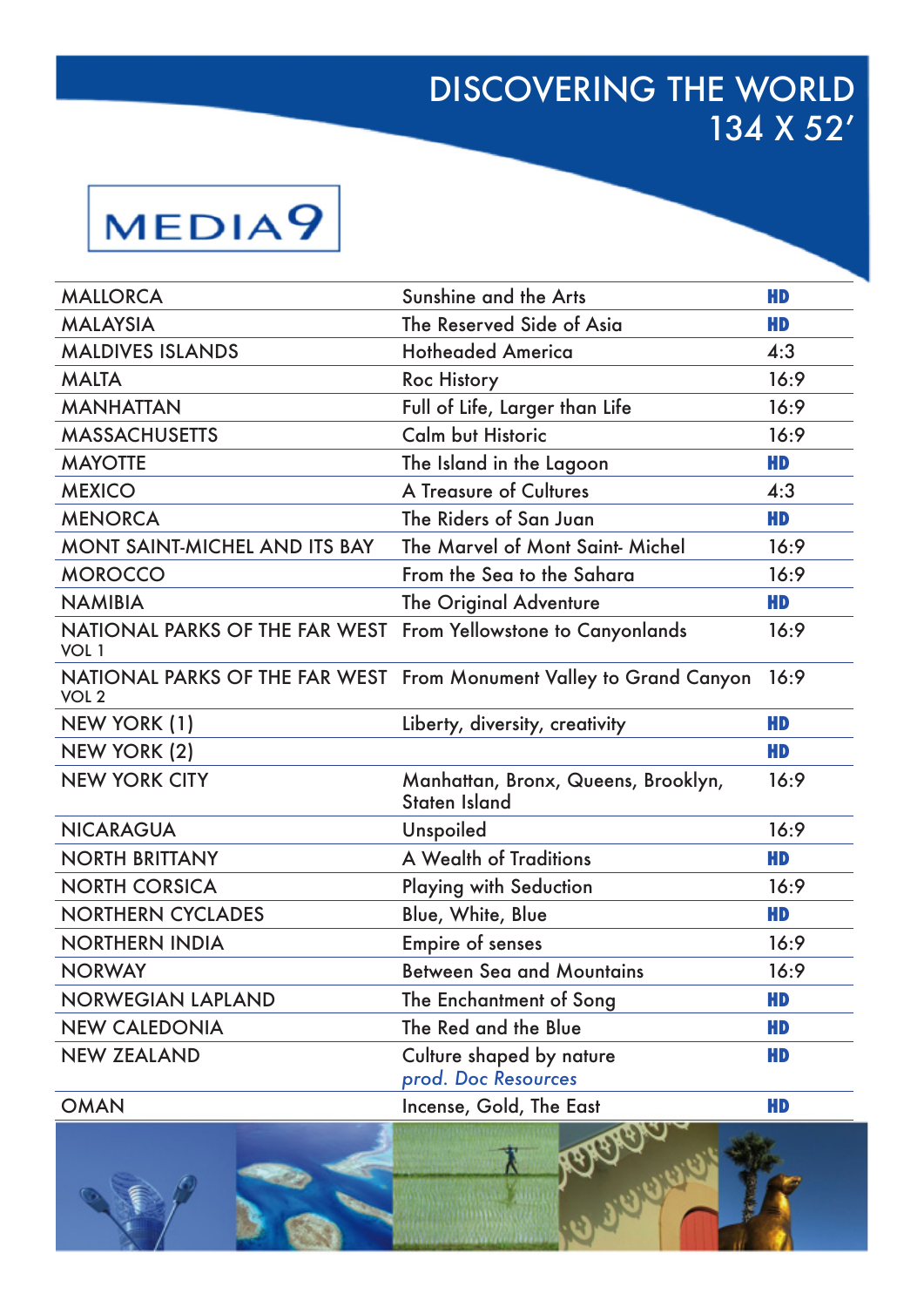

| <b>PALESTINE</b>          | At the Heart of the Holy Land     | HD               |
|---------------------------|-----------------------------------|------------------|
| PARIS PAST, PARIS PRESENT | Paris on the move                 | HD               |
| <b>PERU</b>               | Temple of the Suns                | 16:9             |
| <b>PHILIPPINES</b>        | The 7000 Island Archipelago       | 16:9             |
| <b>POLAND</b>             | The Roads of Revival              | HD               |
| <b>PORTUGAL</b>           | Passionate Land of Fado Rhythm    | 16:9             |
| <b>PRAGUE</b>             | At the Heart of Europe            | HD               |
| <b>QATAR</b>              | <b>Pearl of the Future</b>        | HD               |
| <b>QUEBEC</b>             | <b>Proud Province</b>             | 16:9             |
| <b>REUNION ISLAND</b>     | <b>The Sensations Island</b>      | 16:9             |
| <b>REUNION ISLAND 2</b>   | Spectacular Island                | 16:9             |
| <b>RHODES</b>             | The Love Child of Helios          | 16:9             |
| <b>SAINT BARTHS</b>       | In Style                          | 4:3              |
| <b>SAINT BARTHS</b>       | <b>Beauty and the Aeroplane</b>   | HD               |
| <b>SAINT-MARTIN</b>       | The Two Face Island               | 16:9             |
| <b>SAINT PETERSBURG</b>   | City of Czars                     | HD               |
| <b>SAN FRANCISCO</b>      | The dreamy City                   | 16:9             |
| <b>SCOTLAND</b>           | Out of Time                       | 16:9             |
| <b>SARDINIA</b>           | <b>Removed from Time</b>          | 16:9             |
| <b>SENEGAL</b>            | The Land of Emotions              | 16:9             |
| <b>SEYCHELLES</b>         | The Turquoise Sun                 | <b>UP HD</b>     |
| <b>SINAI</b>              | The 1,000 Colours Peninsula       | <b>Mixted HD</b> |
| <b>SOUTH AFRICA</b>       | The End of the Continent          | 16:9             |
| <b>SOUTH CORSICA</b>      | <b>Imperial Beauty</b>            | 16:9             |
| <b>SOUTH KOREA</b>        | Forever a Land of Customs         | HD               |
|                           | prod. Doc Resources               |                  |
| <b>SOUTHERN BRITTANY</b>  | Sea, Land and Time                | HD               |
| <b>SOUTHERN CYCLADES</b>  | <b>Blue, White, Black</b>         | HD               |
| <b>SRI LANKA</b>          | Ceylan, Jewel of the Indian Ocean | 16:9             |
| <b>SWEDEN</b>             | Northern Seduction                | <b>UP HD</b>     |